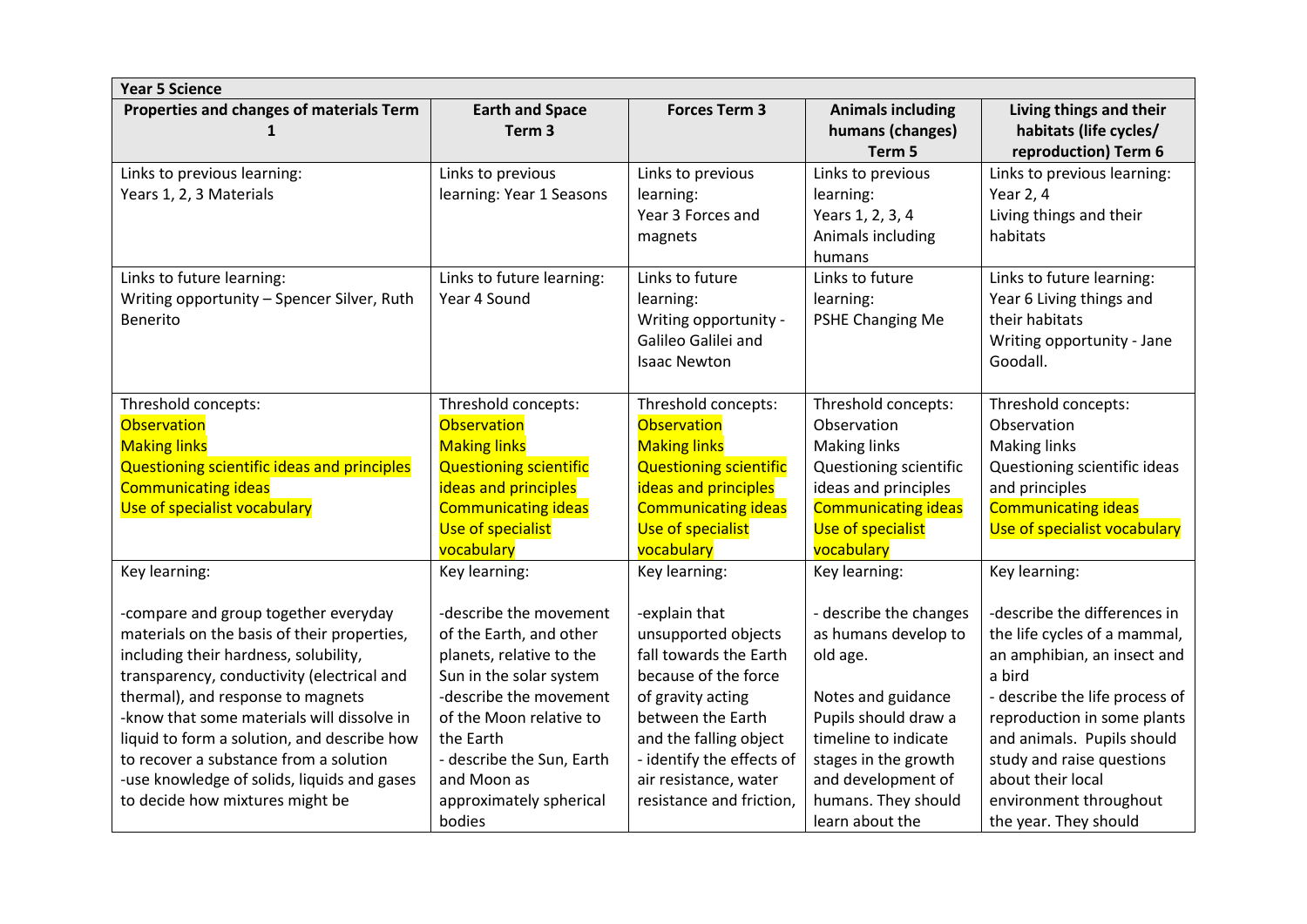| separated, including through filtering,      | - use the idea of the       | that act between        | changes experienced   | observe life-cycle changes     |
|----------------------------------------------|-----------------------------|-------------------------|-----------------------|--------------------------------|
| sieving and evaporating                      | Earth's rotation to explain | moving surfaces         | in puberty.           | in a variety of living things, |
| - give reasons, based on evidence from       | day and night and the       | -recognise that some    | Pupils could work     | for example, plants in the     |
| comparative and fair tests, for the          | apparent movement of        | mechanisms, including   | scientifically by     | vegetable garden or flower     |
| particular uses of everyday materials,       | the sun across the sky.     | levers, pulleys and     | researching the       | border, and animals in the     |
| including metals, wood and plastic           |                             | gears, allow a smaller  | gestation periods of  | local environment. They        |
| - demonstrate that dissolving, mixing and    | Notes and guidance          | force to have a greater | other animals and     | should find out about the      |
| changes of state are reversible changes      | Pupils should be            | effect.                 | comparing them with   | work of naturalists and        |
| -explain that some changes result in the     | introduced to a model of    |                         | humans; by finding    | animal behaviourists, for      |
| formation of new materials, and that this    | the Sun and Earth that      | Notes and guidance      | out and recording the | example, David                 |
| kind of change is not usually reversible,    | enables them to explain     | Pupils should explore   | length and mass of a  | Attenborough and Jane          |
| including changes associated with burning    | day and night. Pupils       | falling objects and     | baby as it grows.     | Goodall.                       |
| and the action of acid on bicarbonate of     | should learn that the Sun   | raise questions about   |                       | Pupils should find out about   |
| soda.                                        | is a star at the centre of  | the effects of air      |                       | different types of             |
|                                              | our solar system and that   | resistance. They        |                       | reproduction, including        |
| Notes and guidance                           | it has eight planets:       | should explore the      |                       | sexual and asexual             |
| Pupils should build a more systematic        | Mercury, Venus, Earth,      | effects of air          |                       | reproduction in plants, and    |
| understanding of materials by exploring      | Mars, Jupiter, Saturn,      | resistance by           |                       | sexual reproduction in         |
| and comparing the properties of a broad      | <b>Uranus and Neptune</b>   | observing how           |                       | animals.                       |
| range of materials, including relating these | (Pluto was reclassified as  | different objects such  |                       | Pupils might work              |
| to what they learnt about magnetism in       | a 'dwarf planet' in 2006).  | as parachutes and       |                       | scientifically by: observing   |
| year 3 and about electricity in year 4. They | They should understand      | sycamore seeds fall.    |                       | and comparing the life         |
| should explore reversible changes,           | that a moon is a celestial  | They should             |                       | cycles of plants and animals   |
| including, evaporating, filtering, sieving,  | body that orbits a planet   | experience forces that  |                       | in their local environment     |
| melting and dissolving, recognising that     | (Earth has one moon;        | make things begin to    |                       | with other plants and          |
| melting and dissolving are different         | Jupiter has four large      | move, get faster or     |                       | animals around the world       |
| processes. Pupils should explore changes     | moons and numerous          | slow down. Pupils       |                       | (in the rainforest, in the     |
| that are difficult to reverse, for example,  | smaller ones).              | should explore the      |                       | oceans, in desert areas and    |
| burning, rusting and other reactions, for    | Note: Pupils should be      | effects of friction on  |                       | in prehistoric times), asking  |
| example, vinegar with bicarbonate of soda.   | warned that it is not safe  | movement and find       |                       | pertinent questions and        |
| They should find out about how chemists      | to look directly at the     | out how it slows or     |                       | suggesting reasons for         |
| create new materials, for example, Spencer   | Sun, even when wearing      | stops moving objects,   |                       | similarities and differences.  |
| Silver, who invented the glue for sticky     | dark glasses                | for example, by         |                       | They might try to grow new     |
| notes or Ruth Benerito, who invented         | Pupils should find out      | observing the effects   |                       | plants from different parts    |
| wrinkle-free cotton.                         | about the way that ideas    | of a brake on a bicycle |                       | of the parent plant, for       |
|                                              | about the solar system      | wheel. Pupils should    |                       | example, seeds, stem and       |

**II**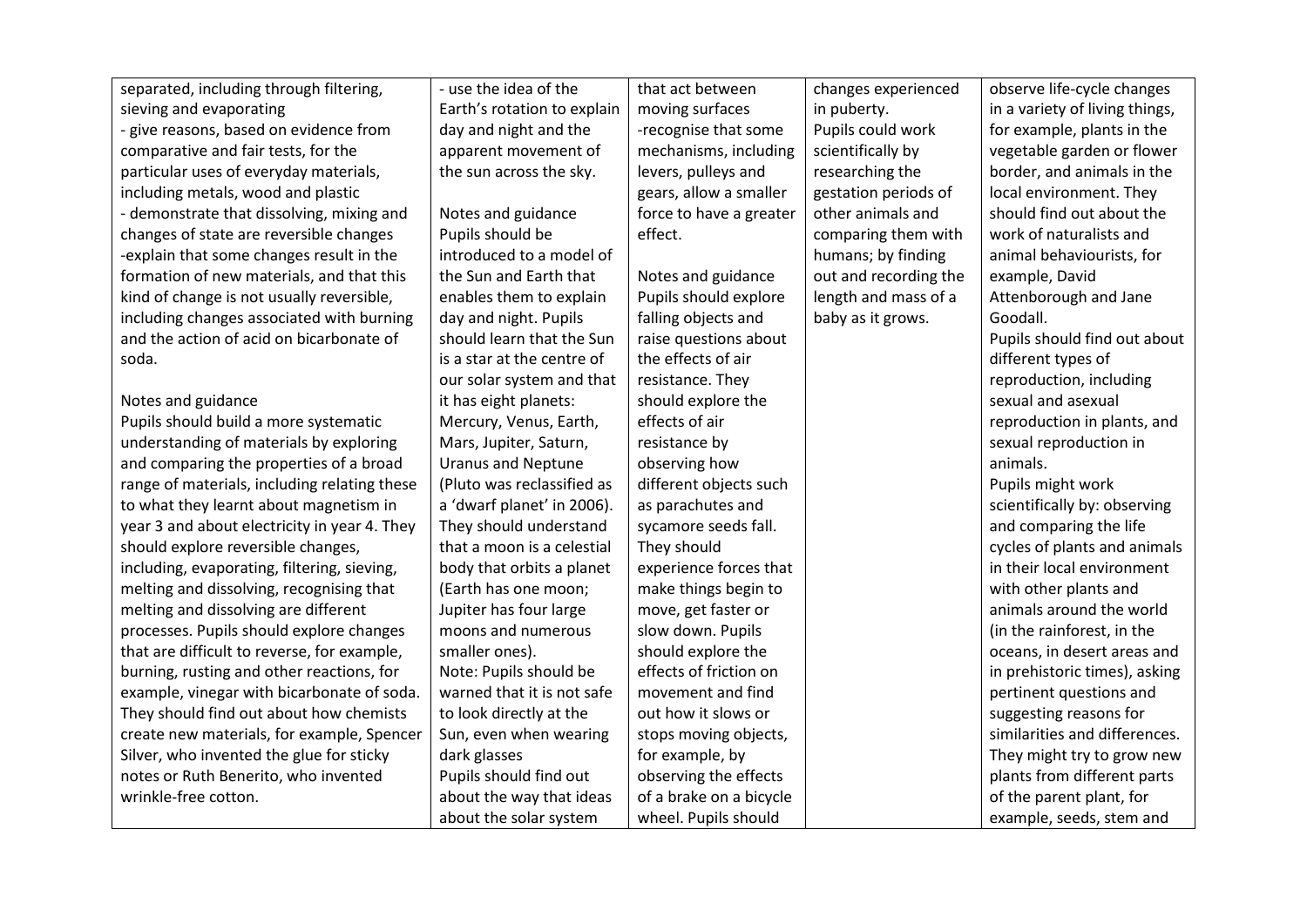| Note: Pupils are not required to make         | have developed,            | explore the effects of  | root cuttings, tubers, bulbs. |
|-----------------------------------------------|----------------------------|-------------------------|-------------------------------|
| quantitative measurements about               | understanding how the      | levers, pulleys and     | They might observe            |
| conductivity and insulation at this stage. It | geocentric model of the    | simple machines on      | changes in an animal over a   |
| is sufficient for them to observe that some   | solar system gave way to   | movement. Pupils        | period of time (for example,  |
| conductors will produce a brighter bulb in    | the heliocentric model by  | might find out how      | by hatching and rearing       |
| a circuit than others and that some           | considering the work of    | scientists, for         | chicks), comparing how        |
| materials will feel hotter than others when   | scientists such as         | example, Galileo        | different animals reproduce   |
| a heat source is placed against them.         | Ptolemy, Alhazen and       | Galilei and Isaac       | and grow.                     |
| Safety guidelines should be followed when     | Copernicus.                | Newton helped to        |                               |
| burning materials.                            | Pupils might work          | develop the theory of   |                               |
| Pupils might work scientifically by: carrying | scientifically by:         | gravitation.            |                               |
| out tests to answer questions, for example,   | comparing the time of      | Pupils might work       |                               |
| 'Which materials would be the most            | day at different places on | scientifically by:      |                               |
| effective for making a warm jacket, for       | the Earth through          | exploring falling paper |                               |
| wrapping ice cream to stop it melting, or     | internet links and direct  | cones or cup-cake       |                               |
| for making blackout curtains?' They might     | communication; creating    | cases, and designing    |                               |
| compare materials in order to make a          | simple models of the       | and making a variety    |                               |
| switch in a circuit. They could observe and   | solar system;              | of parachutes and       |                               |
| compare the changes that take place, for      | constructing simple        | carrying out fair tests |                               |
| example, when burning different materials     | shadow clocks and          | to determine which      |                               |
| or baking bread or cakes. They might          | sundials, calibrated to    | designs are the most    |                               |
| research and discuss how chemical             | show midday and the        | effective. They might   |                               |
| changes have an impact on our lives, for      | start and end of the       | explore resistance in   |                               |
| example, cooking, and discuss the creative    | school day; finding out    | water by making and     |                               |
| use of new materials such as polymers,        | why some people think      | testing boats of        |                               |
| super-sticky and super-thin materials.        | that structures such as    | different shapes. They  |                               |
|                                               | Stonehenge might have      | might design and        |                               |
|                                               | been used as               | make products that      |                               |
|                                               | astronomical clocks.       | use levers, pulleys,    |                               |
|                                               |                            | gears and/or springs    |                               |
|                                               |                            | and explore their       |                               |
|                                               |                            | effects.                |                               |

Working scientifically expectations:

-planning different types of scientific enquiries to answer questions, including recognising and controlling variables where necessary -taking measurements, using a range of scientific equipment, with increasing accuracy and precision, taking repeat readings when appropriate -recording data and results of increasing complexity using scientific diagrams and labels, classification keys, tables, scatter graphs, bar and line graphs